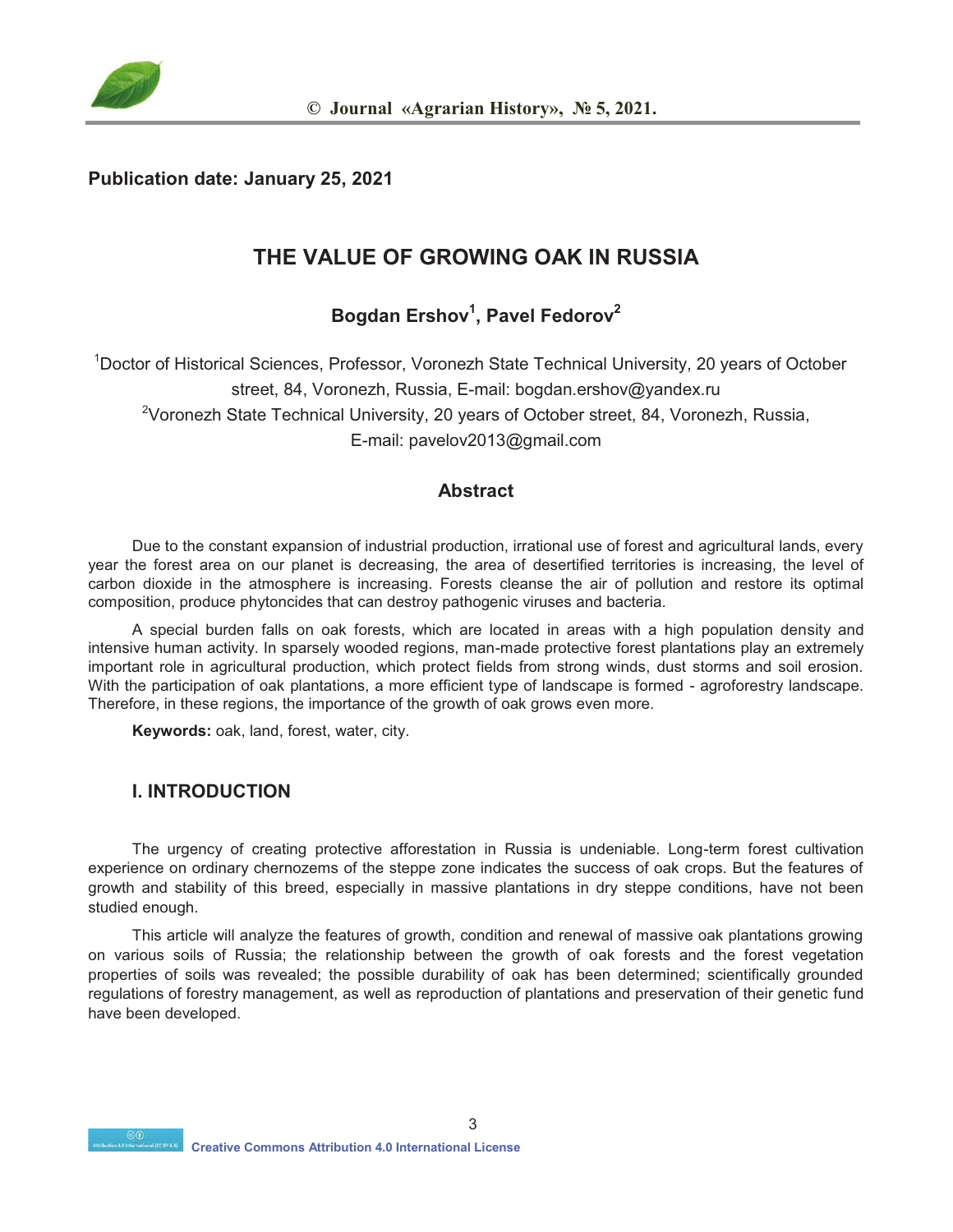

#### **II. METHODOLOGY AND RESULTS**

The obtained growth models, data on the longevity of oak and the relationship in the "soil-forest" system can serve as programming elements for such plantings. The results of the study can be used in forestry management and in the creation of regulations governing forestry and reforestation activities in oak forests in other areas of the dry steppe zone. They can also be used in the educational process at universities and in refresher courses.

The validity of conclusions and proposals, analysis and generalization of experimental data using modern methods of statistical analysis, extensive analysis of literary sources, a systematic approach to research determine the validity of conclusions and proposals.

An analysis of natural regeneration under the canopy of massive oak forests suggests that there is no reason to expect the predominant role of oak to be preserved due to natural seed regeneration; in the next generation of stands, if active measures are not taken to promote regeneration, the main species will change and the composition of the stands will change.

The forest litter has a thickness of 2 to 5 m; two well-defined subhorizons stand out in it - the upper, weakly decomposed, and the lower, almost 90% mineralized. With the deterioration of the forest suitability of the soil, the litter displaces the living ground cover.

Forest litter is a definite indicator of the conditions of forest growth, and affects the humus content in the upper soil layers. Under the influence of perennial plantations, noticeable changes occurred in the upper layers of the humus horizon. Under better conditions (first and second groups of soils), the humus content in soil layers up to 40 cm deep increased. In the worst conditions (the third group), there was a slight increase in humus in the very surface layer of the soil, and already at a depth of 20-40 cm, the humus content decreased.



Foto 1. The pedunculate oak (Noble mansion)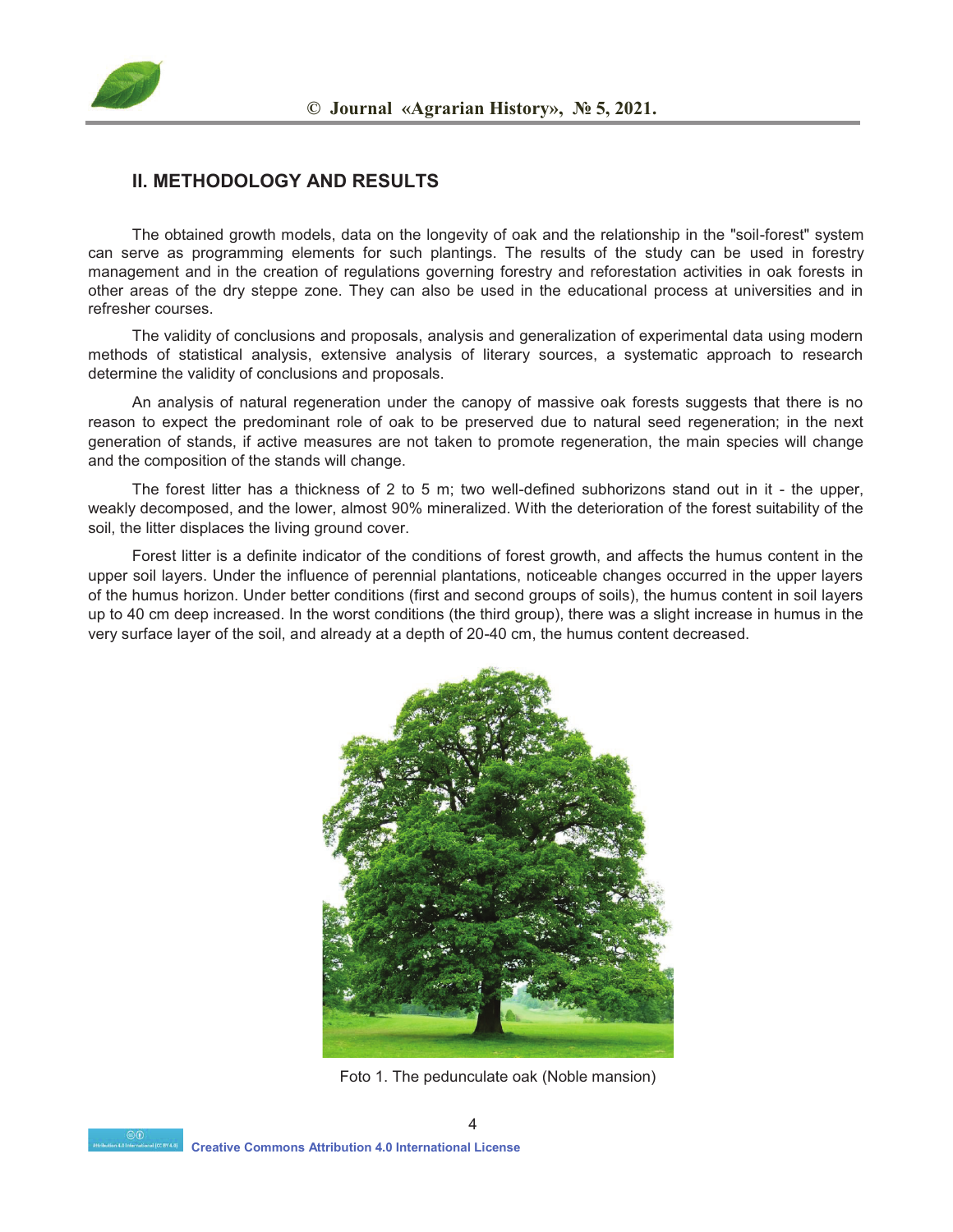

In 1950-52. of the last century, on the territory of several forestry enterprises in the dry steppe of Russia, massive plantations of pedunculate oak, both pure and mixed, with various accompanying species, mainly lanceolate ash, were created.

In connection with the signs of the beginning of the process of drying out of oak in massive oak forests of various regions of the USSR, which appeared in the mid-1960s, the Ministry of Forestry decided to study in detail the state of oak forests in various forest growing conditions and develop recommendations for further farming in these plantations.

In similar climatic conditions, on a dry steppe upland, with a deep level of groundwater, the absence of a pronounced relief, the main indicator of forest suitability is soil conditions.

In order to differentiate soil conditions, we distinguished three groups of soils - from medium-thick southern chernozems to alkaline chestnut soils.

Under the best growing conditions, on the first group of soils, at the age of 54-55 years, the oak reached an average height of 14 m, with an average annual growth of 25-26 cm, on soils of the second group, respectively 12-13 m, with an average growth of 23-24 cm Oak plantations on alkaline chestnut soils (the third group) are already at the stage of decay at the age of over 40, and the average increase in height is only 16-17 cm.

The analysis of the dynamics of growth in height showed that under the considered forest conditions, the quality of the oak decreases with age. The less favorable the soil conditions, the more pronounced this process. The difference in growth between an oak under the studied conditions and an oak in its natural range of growth increases with the age of the planting.



Foto 2. The common oak

Due to timely silvicultural care in mixed plantations - thinning of ash rows - oak by the end of the second decade of life and subsequently significantly prevails over ash in composition and height. And only in those cases where the thinning of the ash was carried out with a great delay, the ash, on the contrary, overtook the oak, and the latter was under the canopy of ash, yielding to him in participation in the composition.

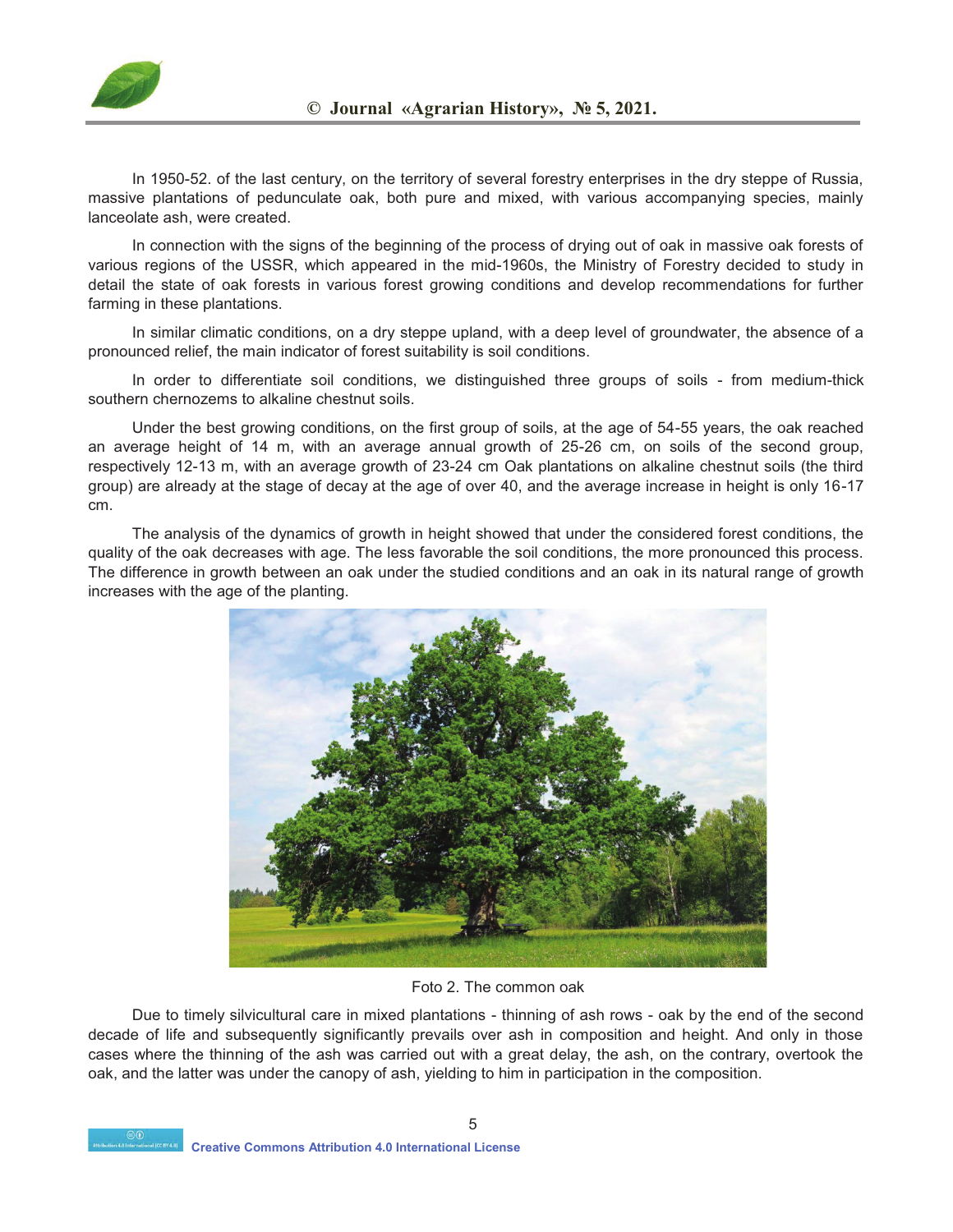

With timely thinning of the ash, its shoots formed, as it were, a second tier and performed well the function of shading the soil and fitting the oak. In general, lanceolate ash, with proper silvicultural care, is a good companion of oak in the considered forest conditions.

Comparison of the growth and state of mixed and pure oak cultures allows us to conclude that there is no significant difference between oak plantations mixed with ash (with timely care for it) and pure oak plantations, where agrotechnical care was periodically carried out.

An objective indicator of the stability and longevity of plantings is its condition. To characterize the state of oak plantations, a set of factors was used: canopy closeness, crown drying rate, proportion of healthy trees, and growth rate.

The possibility of restoration in the next generation of the leading role of oak due to natural seed renewal was studied. Studies have shown that seed regeneration of oak is completely insufficient and uneven in area. The renewal of ash is incomparably more successful, both in terms of quantity and growth rate. The final data of the assessment of natural regeneration allow predicting the inevitable change of oak, as the main species, in the next generation of the plantation, if a set of measures to promote regeneration is not implemented.



Foto 3. House of oak

The lower the crown density, the lower the litter weight in both clean and mixed stands. The large weight of litter in clean oak forests is explained by more powerful development and weight of crowns.

Under the influence of perennial plantations of oak in better conditions (1 and 2 groups of soils), the humus content in the upper soil layer up to 40 cm deep increased. In the least favorable conditions (group 3 of soils) in the uppermost layer of 0-20 cm, the humus content slightly increased, and deeper, on the contrary, decreased.

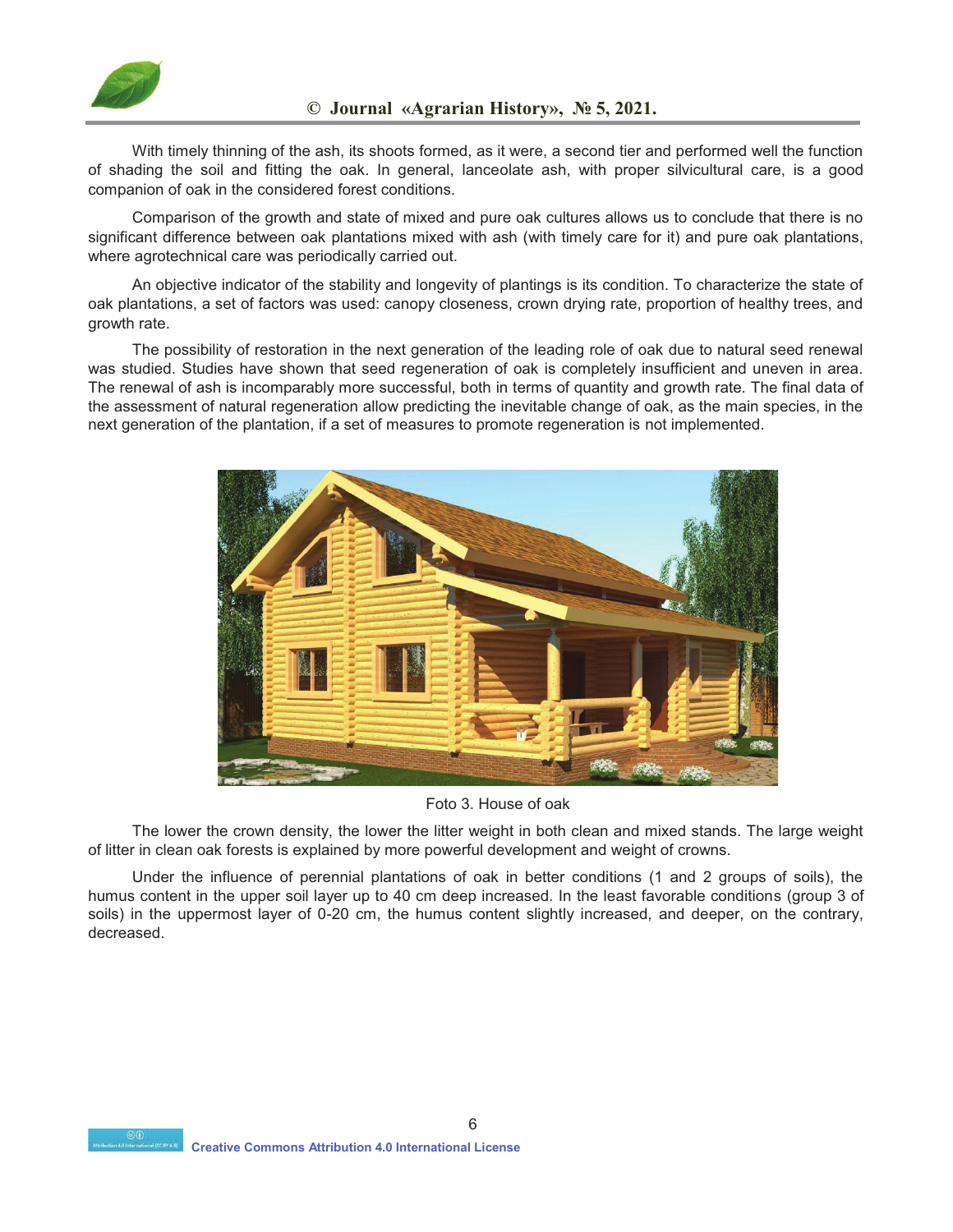

#### **III. CONCLUSION**

Summarizing the results of the studies, it can be argued that on the plakor of the treeless dry steppe on the southern chernozems and dark chestnut soils of the Middle Salsk plain, excluding the chestnut solonetzic soils, it is possible to grow long-lived massive plantations of pedunculate oak, both pure and mixed.

The massive oak forests created are forest oases in the dry steppe that are of great ecological and landscape-forming importance. In addition, in the order of thinning and sanitary felling, you can get marketable timber from them, which will be used for various economic needs. Reproduction of oak plantations on the first and second groups of soils, while maintaining its leading position, is still possible up to 60-70 years of age by means of reforestation felling.

When the longevity indicators determined by us are reached in the appropriate forest conditions, the plantation will begin to decay, and even coppice renewal will be ineffective. In such plantings, it is necessary to carry out a radical reconstruction, that is, a complete replacement of plantings through uprooting, followed by the creation of new crops.

#### **REFERENCE LIST**

Andrianov S. N. (1968) Protective forest plantations with the main oak species in various soil and climatic zones of the European territory of the USSR. *Scientific works of the Obninsk Department of the Geographical Society. Obninsk. Part 2*. Pp. 129-140. (in Russ).

Bondarenko N. Ya. (1974) Features of growth and condition of tree and shrub species in protective forest stands of the Caspian and Syrtovy Zavolzhye regions. *Bulletin VENIALI. № 16(70). Volgograd.* Pp. 53-57. (in Russ).

Eskin B. I. (1981) Trees and shrubs in the plantings of the hospital. Improving the sustainability of protective forest stands in semi-desert*. M.* Pp. 33-63. (in Russ).

Godnev E. D. (1982) Cultivation of pine crops in the zone of dry steppes. *Forestry. №. 1.* Pp. 31-36. (in Russ).

Grachev A. G. (1975) The experience of creating strip and massive forest stands in the Volgograd region. 43 p. (in Russ).

Ivanov G. S. (1951) On the causes of drying of oak crops in the forest dacha of the Bendery forestry enterprise. *Forestry. №. 11.* Pp. 51-55. (in Russ).

Kachinsky I. A. (1971) On the causes of mass desiccation of forest stands in the South-East of the European part of the USSR and their restoration. Soil science. *№ 3.* P. 99-114. (in Russ).

Kiryukov Yu. L. (1958) Salsk steppe forestry is 70 years old. Forestry. *№. 10.* Pp. 73-75. (in Russ).

Kryuchkov S. N. (1998) State forest strips as objects of selection work. Protective forest: history, achievements, prospects: collection of scientific works. *Tr. VENIALI. Issue 1 (108).* Pp. 131-136. (in Russ).

Logginov B. I. (1970) Features of oak cultures in the steppe zone of the Ukrainian SSR. Forestry and agroforestry. *Kiev. №. 20.* Pp. 42-50. (in Russ).

Marushina N. G. (1980) Dynamics of drying of oak stands in the Volgodonsk forestry of the Rostov region. Ecology and forest protection. *L. Vol. 5.* Pp. 38-41. (in Russ).